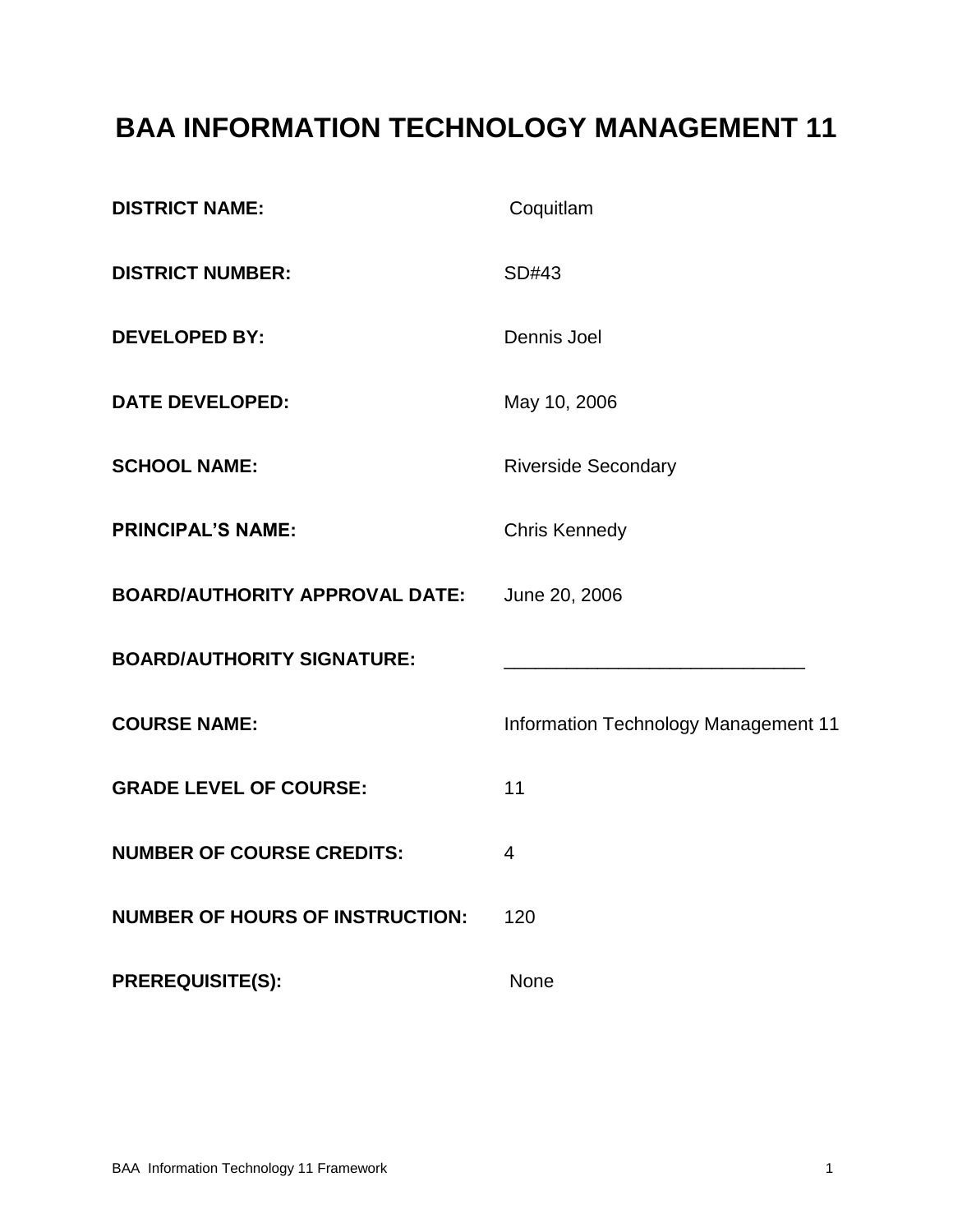# **SPECIAL TRAINING, FACILITIES OR EQUIPMENT REQUIRED:**

In-depth knowledge of computer systems and networking, such as Cisco CCNA, Comptia A+, Net +, certification. Standard computer lab with additional networking equipment such as required for Cisco academy labs.

## **COURSE SYNOPSIS:**

This course is designed for those students who have a high level of interest in the inner workings of computers networking and the Internet. The fast paced nature of technology requires a new approach to learning and working with information. This course will use strategies such as building knowledge networks and using all the tools available through the Internet.

Students will focus on planning, designing and maintaining small to medium sized networks. Industry recognized certifications like A+, Net+ and Cisco CCNA will be the technical goals.

This course also provides an excellent foundation for students entering Post-Secondary programs such as those offered at British Columbia Institute of Technology.

# **RATIONALE:**

The ever-growing need for skilled people has created a huge opportunity in the Information Technology world. Many jobs are available for young people who can work with Technology and interact with the people who use it. It is intended that students will gain a realistic understanding of what it might be like to work in some areas of the IT world.

| <b>UNIT</b> | <b>TITLE</b>                | <b>TIME</b> |
|-------------|-----------------------------|-------------|
|             | <b>Employability Skills</b> |             |
| 2           | <b>Computer Hardware</b>    |             |
| 3           | Software                    |             |
| 4           | Networking                  |             |
|             | <b>Total Hours</b>          | 120         |

### **ORGANIZATIONAL STRUCTURE:**

### **UNIT 1: Employability Skills**

Employability Skills include communication, problem solving, positive attitudes and behaviours, adaptability, working with others, and science, technology and mathematics skills. These are the skills that make others want to work with you. Many people think these skills are the most important assets one brings to the workplace.

### **Unit 1 Employability Skills/Fundamental/Teamwork/ Personal Management**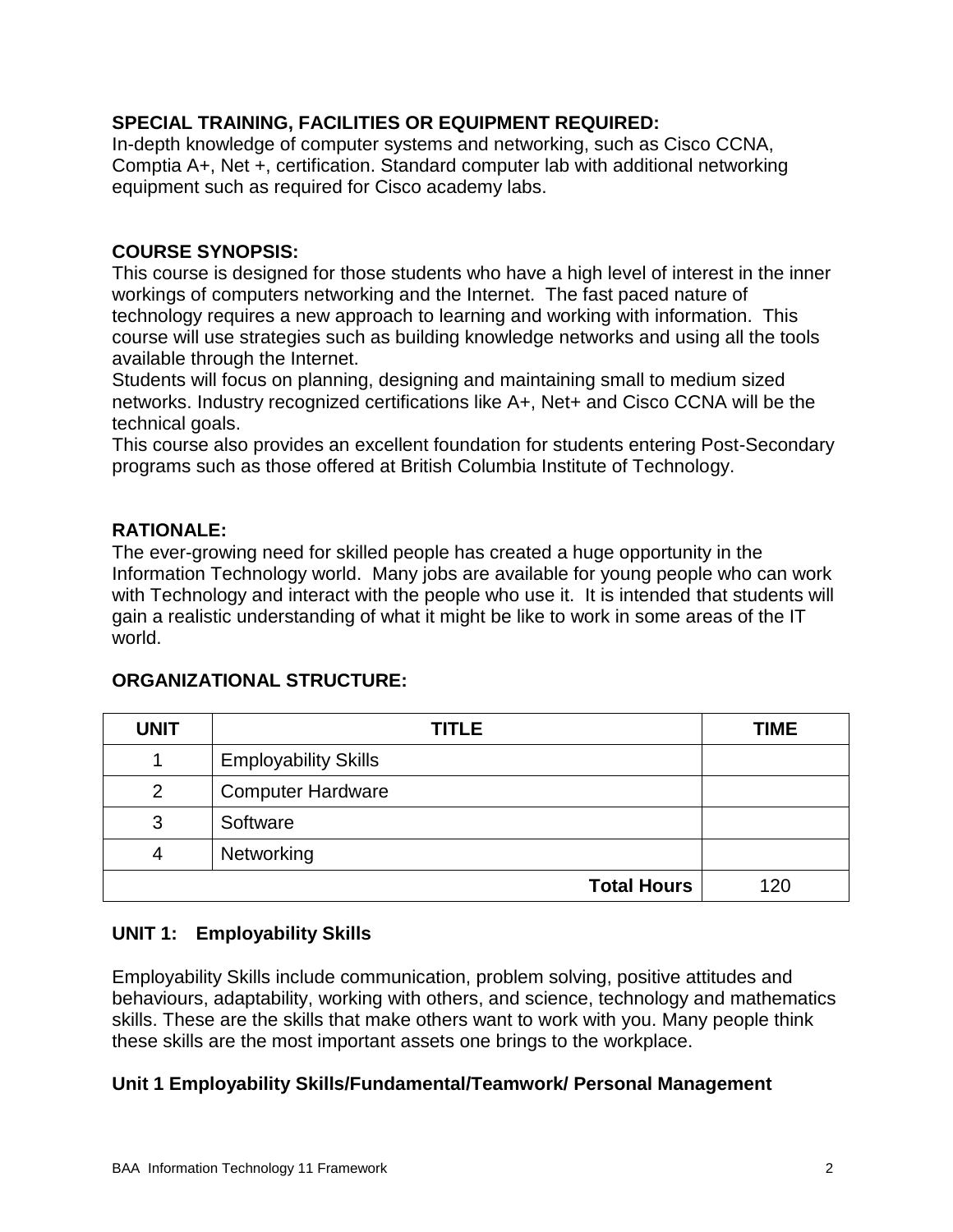## **Curriculum Organizer – Communicate**

*It is expected that students will be able to:*

- Use information presented in a variety of forms (e.g., words, graphs, charts)
- Develop presentations using multimedia of all sorts

## **Curriculum Organizer – Manage Information**

*It is expected that students will be able to:*

• Select and classify information using appropriate technology

# **Curriculum Organizer – Use Numbers**

*It is expected that students will be able to:*

• Observe and record data using appropriate methods, tools and technology

### **Curriculum Organizer – Think & Solve Problems**

*It is expected that students will be able to:*

- Classify situations and identify problems
- Use science, technology and mathematics as ways to think, gain and share knowledge, solve problems and make decisions

# **Curriculum Organizer – Work with Others**

*It is expected that students will be able to:*

- Explain and work within the dynamics of a group
- Contribute to a team by sharing information and expertise

# **Curriculum Organizer – Participate in Projects & Tasks**

*It is expected that students will be able to:*

- Select and use appropriate tools and technology for a task or project
- Identifies changing requirements and information

### **Curriculum Organizer – Demonstrate Positive Attitudes & Behaviours**

*It is expected that students will be able to:*

- Demonstrate dealing with people, problems and situations with honesty, integrity and personal ethics
- Demonstrate interest, initiative and effort
- Assess, weigh and manage risk

# **Curriculum Organizer – Be Responsible**

*It is expected that students will be able to:*

Describe social responsibility and contribution to your community

### **Curriculum Organizer – Be Adaptable**

*It is expected that students will be able to:*

- Contributes independently or as a part of a team
- Analyze mistakes and feedback

### **Curriculum Organizer – Learn Continuously**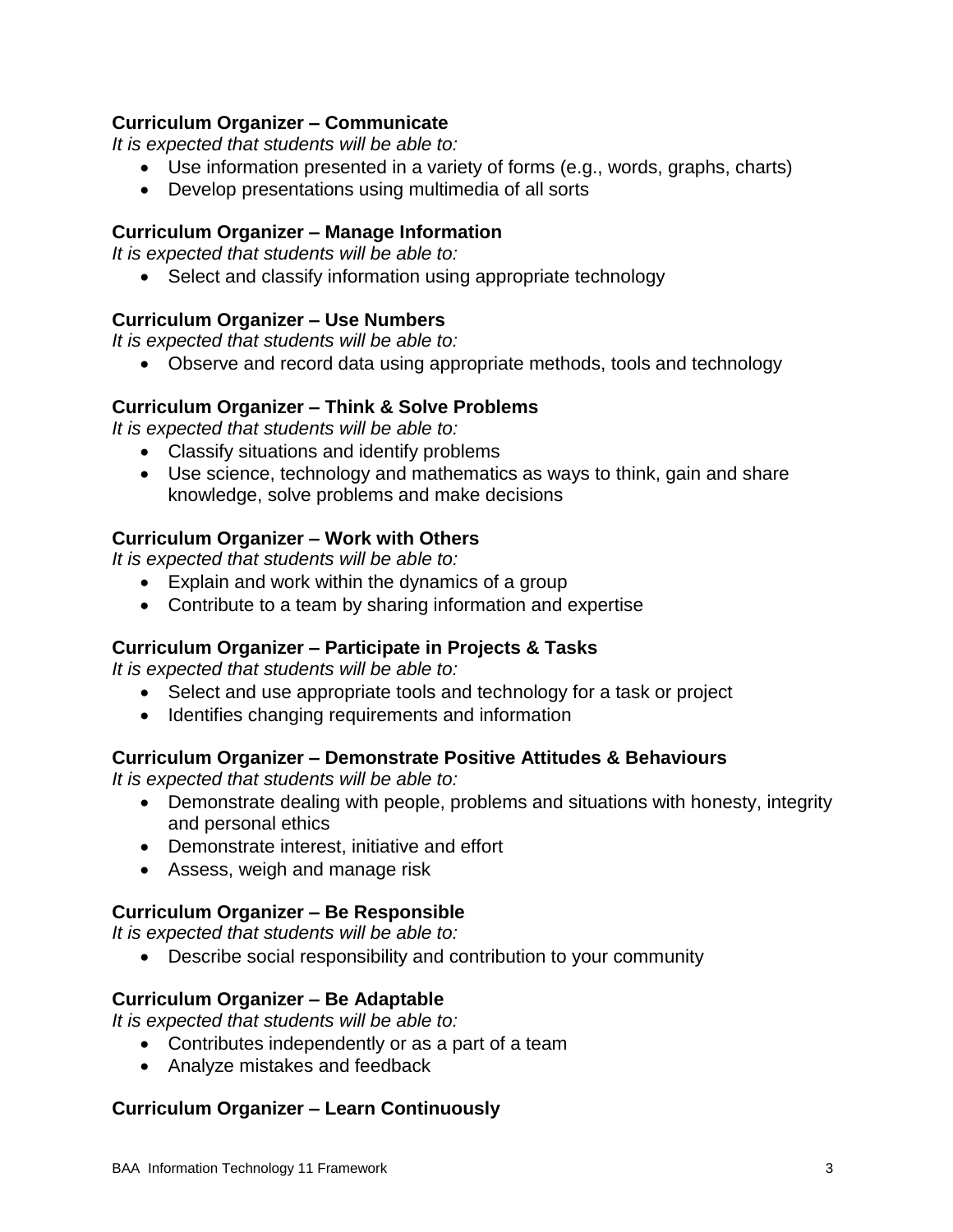*It is expected that students will be able to:*

- Identify and access learning sources and opportunities
- Describe a plan for learning goals

#### **Curriculum Organizer – Work Safely**

*It is expected that students will be able to:*

 Explain and apply personal and group health and safety practices and procedures

### **UNIT 2**: **Computer Hardware**

Students will learn the fundamentals of computer hardware, the function installation and configuration of all major components.

#### **Curriculum Organizer – Build/Configure/Maintain Computer Systems**

*It is expected that students will be able to:*

- Explain the purpose and function of all major computer components
- Install major components
- Select and install drivers
- Use safe work procedures when working in the lab
- Categorize and recommend specific computer components
- Use testing and configuration tools
- Diagnose basic computer problems

### **UNIT 3: Software**

Students will learn the fundamentals of computer and networking operating systems, how to install configure and troubleshoot.

### **Curriculum Organizer - Computer Operating Systems/Network Operating System**

*It is expected that students will be able to:*

- Determine the best Installation and configuration, of operating and networking systems and applications
- Critique features of different operating systems
- Decide when to use major tools such as format, defrag and ipconfig
- Recommend appropriate administration tools

#### **UNIT 4: Networking**

Students will learn the fundamentals of small to medium networks, how to setup basic networks with access to the Internet through a router.

#### **Curriculum Organizer** - **Network Terminology/OSI Model/Network Protocols**

*It is expected that students will be able to:*

Explain the development of the OSI model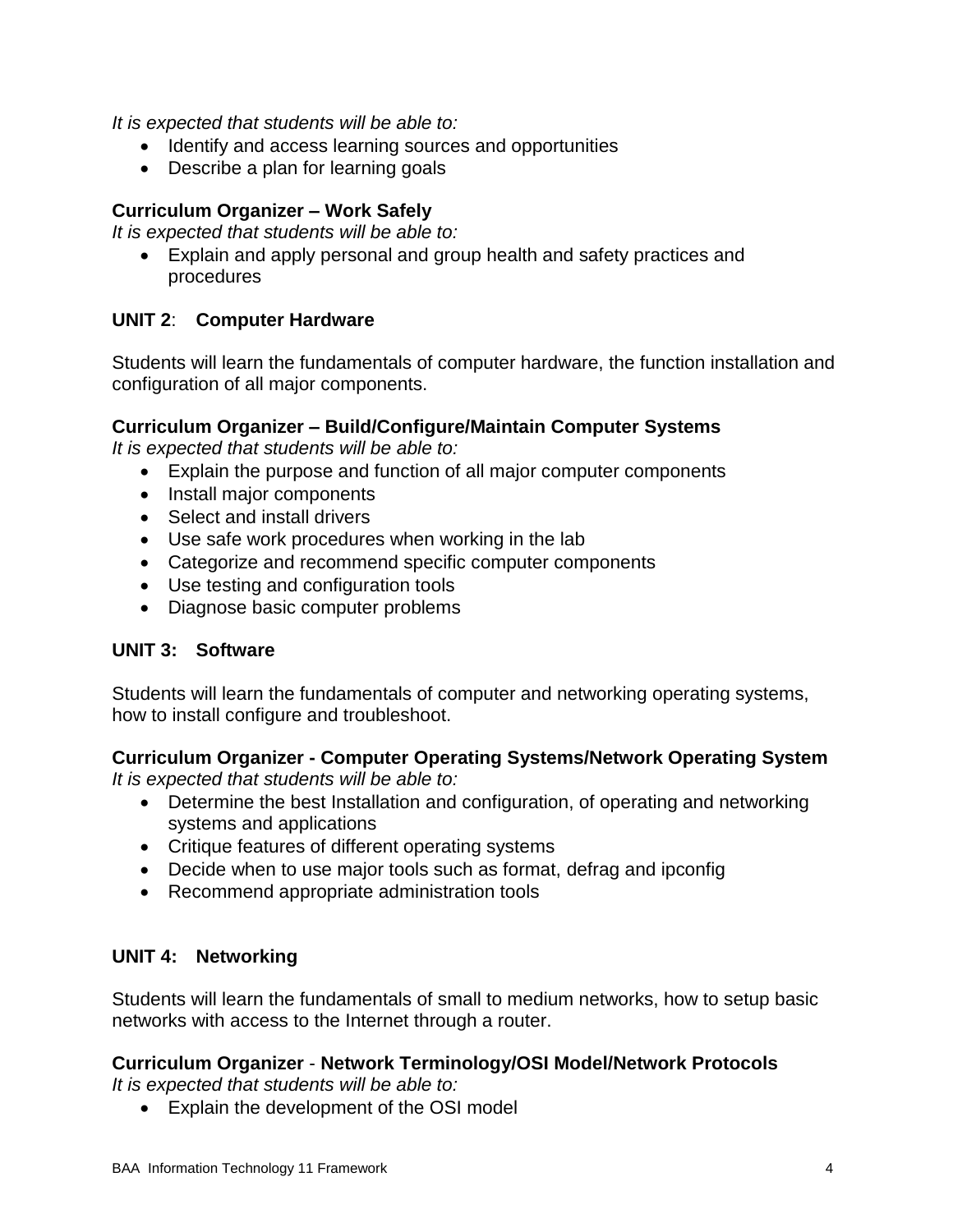- Explain the role of protocols in networking
- Identify characteristics of Ethernet networks

# **Curriculum Organizer – Structured Cabling**

*It is expected that students will be able to:*

- Describe the specifications and performances of different types of cable
- Design basic cabling layout for lan including wiring closet
- Demonstrate basic skills used in installing cabling

# **Curriculum Organizer – Ethernet Internet Protocol (IP) Addressing Network Standards**

*It is expected that students will be able to:*

- Describe the function and structure of IP addresses
- Explain how dynamic addresses can be assigned with RARP, bootp, and DHCP
- Use ARP to obtain the MAC address to send a packet to another device
- Explain the issues related to addressing between networks
- Explain addressing features including subnetting, reserve, public, private, static, and dynamic addressing

# **Curriculum Organizer – Networking Devices**

*It is expected that students will be able to:*

- Describe the function, advantages, and disadvantages of repeaters, hubs, bridges, switches, and wireless network components
- Describe and the function of peer-to-peer networks and client-server networks
- Describe and differentiate between serial, ISDN, DSL, and cable modem WAN connections
- Identify router serial ports, cables, and connectors
- Identify and describe the placement of equipment used in various wan configurations

# **Curriculum Organizer – Troubleshooting**

*It is expected that students will be able to:* 

- Demonstrate the steps used to diagnose a problem
- Diagnose networking problems on first three layers of OSI stack
- Use diagnostic tools such as cable testers ICMP messages and router show commands

# **INSTRUCTIONAL COMPONENT:**

*It is expected that the teacher will use a variety of strategies and resources such as:* 

- Teacher led Activities/Demonstration
- $\bullet$  Lab work
- Research Project
- Student demonstrations/presentations
- Video
- Group Work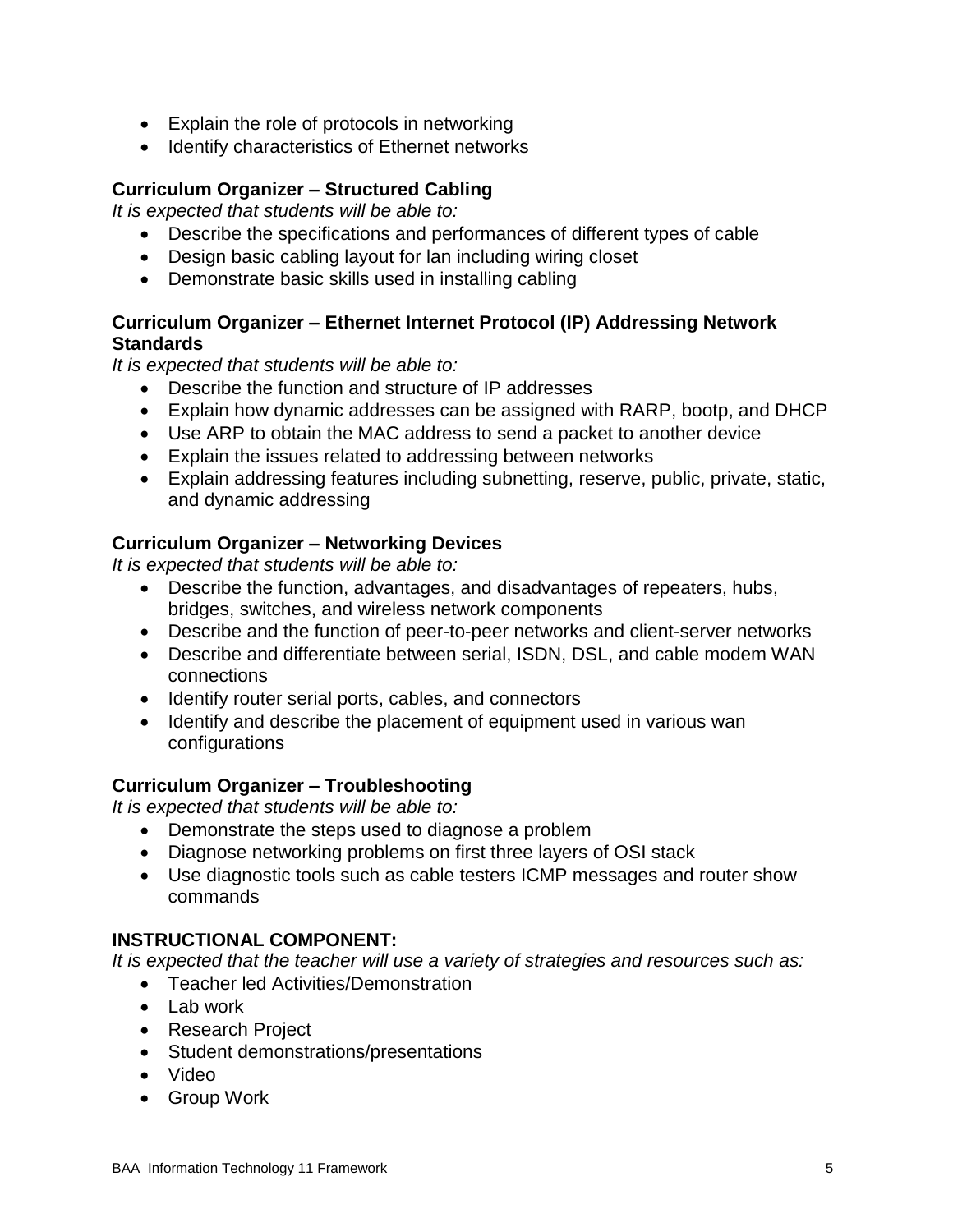- Guest Presentations
- Discussion
- Lecture

# **ASSESSMENT COMPONENT:**

*It is expected that the teacher will use a variety of strategies and resources such as:*

- **Effective formative assessment via:** 
	- o Clearly articulated and understood learning intentions and success criteria
	- o Questions posed by students, peers and teachers to move learning forward
		- **Discussions and dialogue**
	- o Feedback that is timely, clear and involves a plan
	- o Students are resources for themselves and others peer and selfassessment
	- o Student ownership

Formative assessment used to adapt learning experiences and inquiry plans on an ongoing basis to meet specific learning goals.

Development, awareness and action, based upon metacognition intended to lead to learner independence and self-coaching.

Summative Assessment:

Summative assessments will be determined as students demonstrate proficiency/mastery toward particular learning outcomes. Summative assessments and final grades will reflect the following:

- Students will work collaboratively with the teacher to determine summative achievement on assignments and letter grades based upon dialogue, and evidence of learning
- Behaviour and work habits will NOT be included when determining letter grades
- Marks will not be deducted for late work
- Extra credit and bonus marks will not be awarded
- Plagiarizing will not result in reduced marks/grades –the student will be required to demonstrate their learning authentically
- Attendance will not be considered toward letter grade
- Only individual learning demonstrated –no group marks will be used to determine grades
- Letter grades will reflect learning towards the learning outcomes articulated above
- Letter grades will be based upon criteria provided/agreed upon toward the learning outcomes